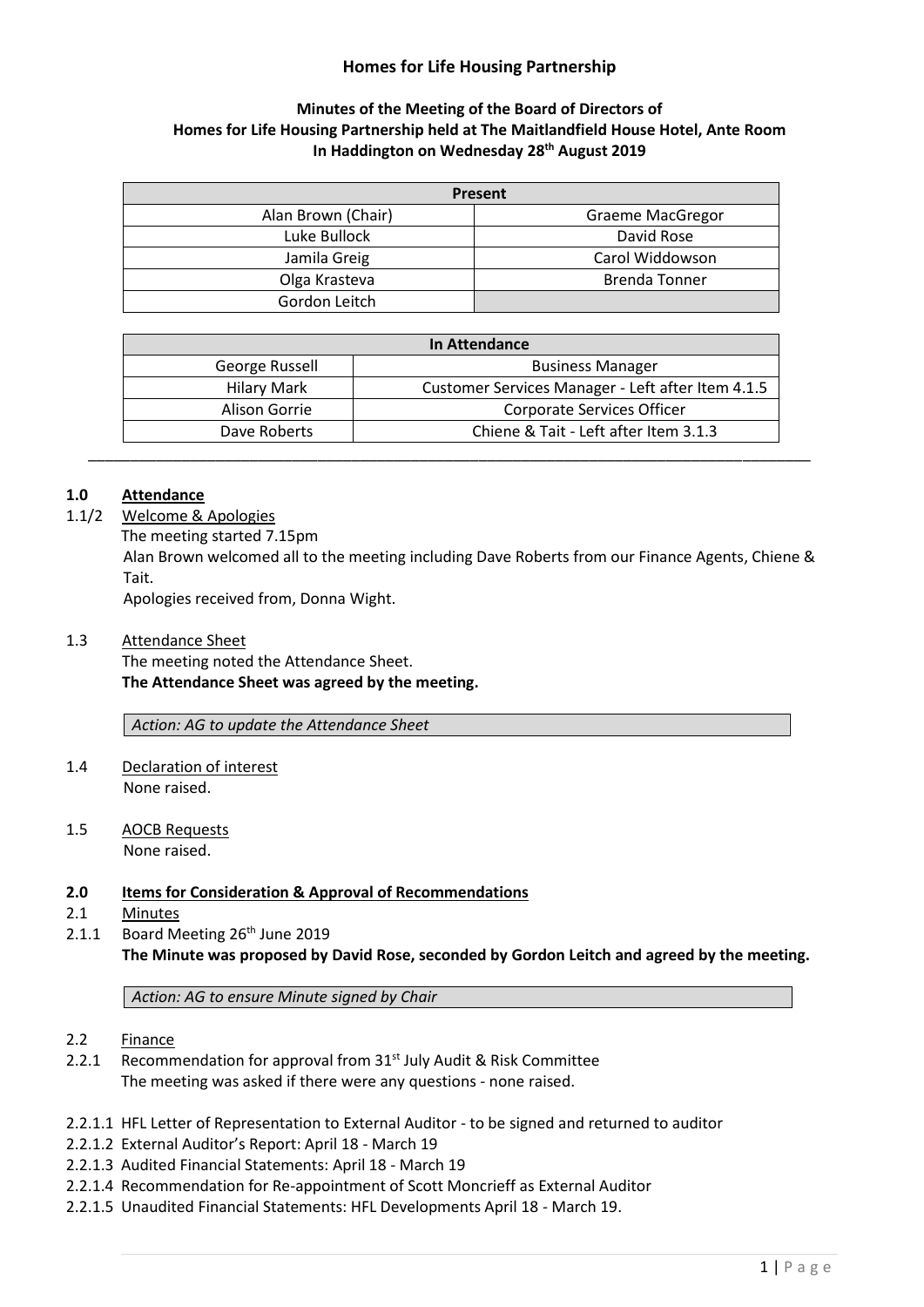# **Items 2.2.2.1 - 2.2.2.5 were proposed by David Rose, seconded by Brenda Tonner and agreed by the meeting.**

2.2.2 Proposed Annual Financial Return to SHR

Dave Roberts advised the meeting that the AFS is completed through the SHR Portal and is populated with the data extracted from the Financial Statements however, in a different format. **The meeting was asked for delegated authority for the Business Manager and Corporate Services Officer to submit the AFS - proposed by Jamila Greig, seconded by Gordon Leitch and agreed by the meeting.**

2.2.3 1 1<sup>st</sup> Quarter Management Accounts Dave was introduced to the meeting.

> This is the  $1<sup>st</sup>$  quarter of new financial year. HFL are currently outperforming the budget with a positive variance of £42k. There were 2 areas with negative variance these are 'Void Maintenance' with expenditure exceeding budget by £11k and 'Temporary Services' Grants with expenditure exceeding £16k.

We are loan covenant compliant, comfortably exceeding both Interest and Security cover indicators.

The projected outturn is a deficit of £109k (budgeted deficit of £135k), a favourable variance of £26k.

#### Income & Expenditure Account

The surplus for the period is £122k compared to budgeted £80k, a favourable variance of £42k. Larger positive variances include:

- Management Expenses £10k variance relates budget for additional staff not utilised. Temporary Maintenance Officer is costed against Temporary Services.
- Planned Maintenance £16k due to the timing of works being carried out works expected to be carried out in quarters 2 & 3.

### Balance Sheet

The meeting was advised that there were £27k worth of component replacements this quarter. Debtors increased slightly to £29k (March 2019: £26k).

Cash at bank and in hand balance is £2.130k - a decrease of £50k (March 2019: £2.180k) principally due to the decrease in creditors as accrued costs of components of £185k last year were paid during this quarter. Reserves total as at 31 March 2019 £3,950k (March 2019: £3,829k).

The meeting noted continued good performance against all key ratios, including both loan covenants.

The meeting was asked if there were any questions.

The Chair asked about our financial position with regards Brexit especially with components such as boilers - Dave advised that these items are capitalised and if they do increase in price costs will 'hit' the cashflow rather than the Income & Expenditure Account.

## **1 st Quarterly Management Accounts were proposed by Brenda Tonner, seconded by Olga Krasteva and agreed by the meeting.**

#### 2.2.4 Treasury Management - Update on Investments

The Corporate Services Officer reported that £1.2k was currently invested. The Royal Bank of Scotland's 9-month Treasury Account this was due to mature at the end of August and Clydesdale Bank Fixed Term investment maturing November 2019.

The Board were asked to note the report and that the maturing funds from the RBoS be returned to the SIBA Account and we will review available rates for future investments. The forthcoming Clydesdale Bank investment it is proposed to reinvest £300k for a further 1-year term.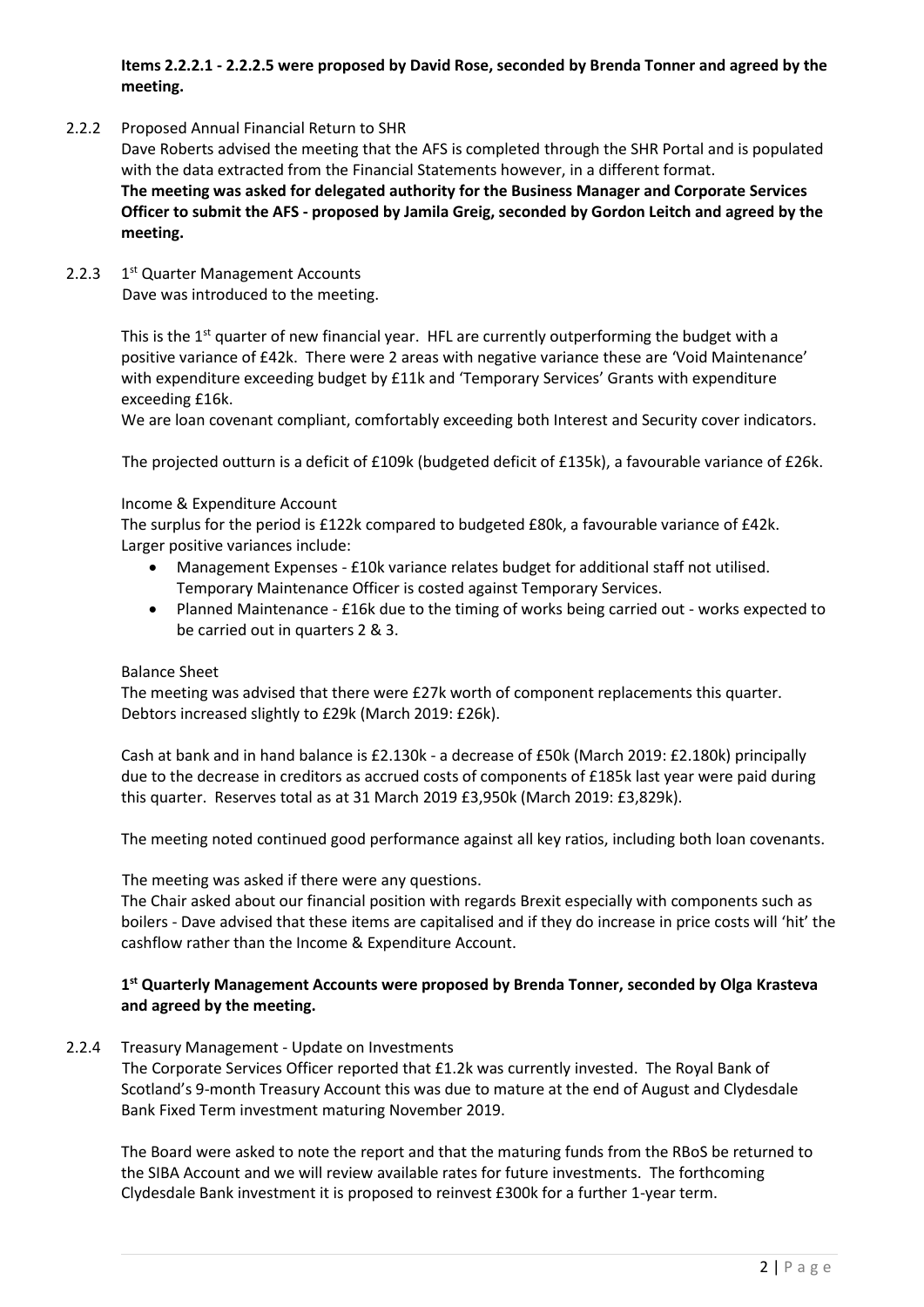## 2.3 Governance

## 2.3.1 Policies

The meeting was advised that updated policies were taken from EVH Model policies and updates.

- Updated Attendance Management Policy a few typos were found within the document. Sickness monitoring arrangements were queried and clarified.
- Updated Lone Working Policy Update from EVH
- Updated Stress Management Policy Update from EVH

# **Subject to amendments policies were proposed by David Rose, seconded by Gordon Leitch and agreed by the meeting.**

*Action: AG to update the Policy Register & to circulate to staff*

*David Rose left the meeting.*

## 2.4 Customer Services

## 2.4.1 Draft Annual Customer Report

The Customer Services Manager advised that the copy circulated was a draft. We are waiting for the Regulator statistics (for all RSLs) to become available, when they do there maybe one or two amendments. Figures for Scottish Average have been made available to SHN members only - the columns where figures are highlighted within the report may change but not significantly.

A few other comments were raised regards the colour scheme; the meeting was asked if there was any other feedback to contact the office.

## **Subject to amendments the printing of the Annual Customer Report was proposed by Brenda Tonner, seconded by Graeme MacGregor and agree by the meeting.**

### *David Rose returned to the meeting.*

#### 2.4.2 Policies

- Unacceptable Actions Policy no material changes required.
- Compensation for Improvement no material changes required.
- Debt Recovery Policy Revised numbering of items to be amended.

## **Subject to amendments these policies were proposed by Luke Bullock, seconded by Gordon Leitch and agreed by the meeting.**

#### *Action: AG to update the Policy List*

#### 2.4.3 Respite Unit: Prestonpans

The Business Manager requested delegated authority to complete negotiations with Aberlour. The new contract will be different from that with ELC, any spare bed spaces/units could be used by other agencies - this is currently underutilised.

**Delegated authority to complete negotiations was proposed by David Rose, seconded by Olga Krasteva and agreed by the meeting.**

#### 2.5 Membership Applications

**Haddington** 

**The Membership Applications was proposed by Jamila Greig, seconded by Carol Widdowson and agreed by the meeting.**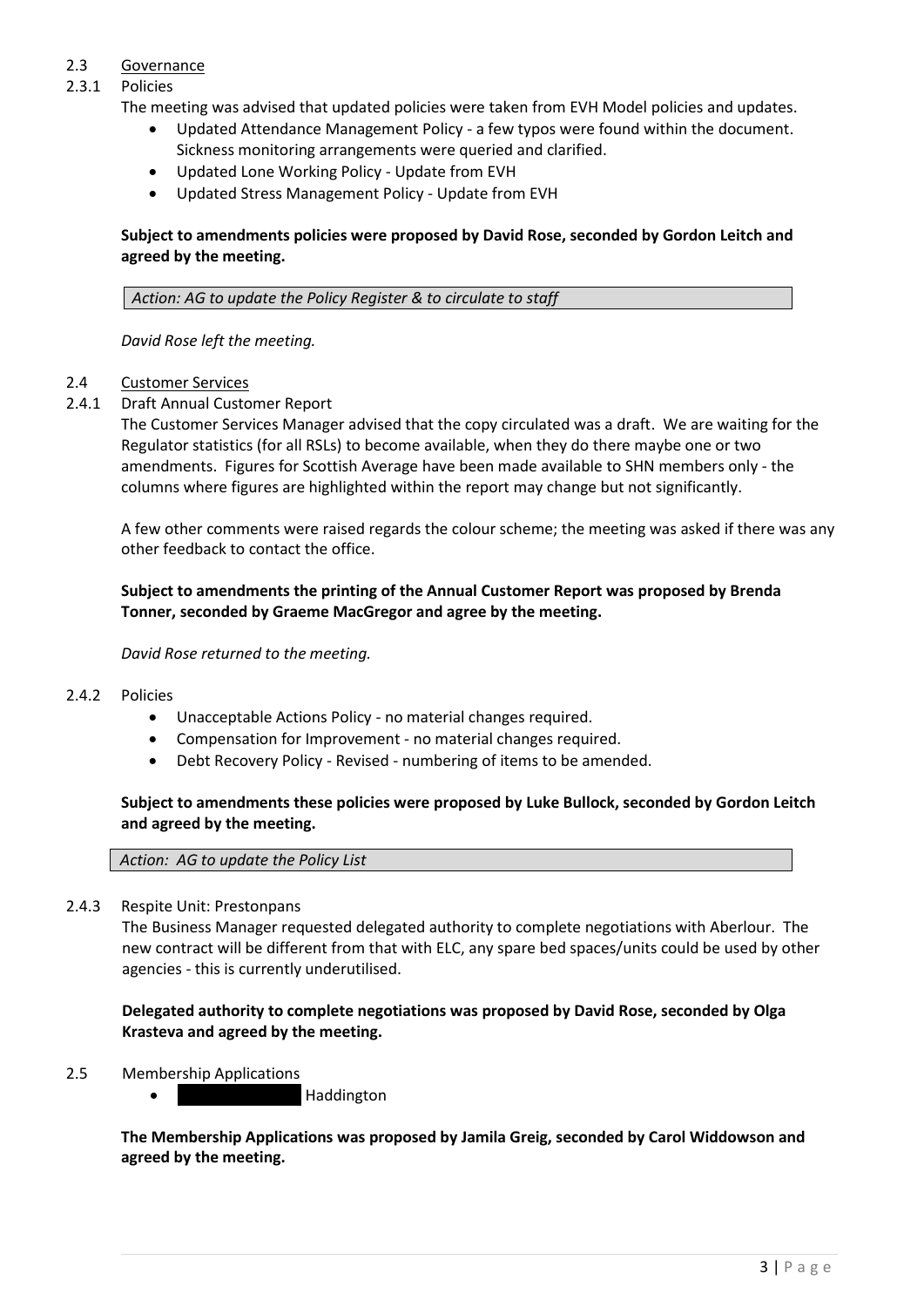# **3.0 Items for consideration Only**

# 3.1 Governance

- 3.1.1 Minutes of AGM held 12<sup>th</sup> September 2018
	- The minutes of the  $20<sup>th</sup>$  AGM were noted, there were a few typos that required addressing:
		- Page 1: reads *'Kevin Gray'* should read *'Kevin Greig'*
		- Page 5: reads …*'External Auditors for 2018/18'* should read …*'External Auditors for 2018/19'*
		- Page 6: reads …*'to a short SSST'* should read …*'to a short SST'*
		- Page 7: reads …*'Hilary was tanked'* should read …*'Hilary was thanked'*
		- Page 7: reads …*'What does if effect'* should read …*'What does it effect'*
		- Page 7: reads …*'He informed that the'* should read …*'He informed the'*

## **Subject to the amendments, the meeting recommended they be taken to the AGM.**

3.1.2 Directors requiring to stand down

The requisite letters had been sent out to the retiring Directors, these were David Rose, Gordon Leitch and Carol Widdowson.

3.1.3 Chairpersons Report to Director Appraisals

The Chair provided a report regarding his findings after the most recent Director Appraisals. A total of nine directors were appraised. Feedback was sought from directors through questionnaire and then a one to one interview was carried out by the Chair. It was found to be a fruitful/ useful process.

*Dave Roberts was thanked for his time. He left the meeting.*

## **4.0 For Noting Only**

4.1 Customer Services

## 4.1.1 Quarterly Report

The Customer Services Manager asked the meeting if there were any questions. This was the first quarter performance report, she added that there were no material concerns. Performance is bench marked against average Scottish RSL performance and 2018/19 Annual Return of the Charter. HFL's performance is favourable with the exception of Completed Right First Time and Satisfaction with Repairs

• Estate Walkabout

Excellent overall response of 56 forms returned - directors picked up on some of the issues raised with regards to parking, landscaping and gutter cleaning. The meeting was advised that currently landscaping is an issue and we are currently liaising with Tivoli our contractor.

• Tenant Summer Newsletter Copy circulated for non-tenant directors.

## 4.1.2 HMO: Kennedy Court Update

The meeting was advised that we are currently working through the process of renewing the HMO Licence which expired on 8<sup>th</sup> March 2019. We are anticipating receiving all the paperwork regards to the audits next week and these will be sent through to the Licensing Officer.

## 4.1.3 Allocations - Verbal Update

Homes for Life 'piggyback' on Castle Rock's allocations service (Homehunt) and have since September/October 2018. We will be reviewing the agreement in order to sign. However, there are GDPR issues that require addressing prior to signing the agreement.

#### 4.1.4 Reactive Repairs Update

The meeting was advised that a meeting had been held with Novus regarding their service and performance.

During the meeting a number of issues were raised regarding call handling; time to attend appointments; and overstretched staffing.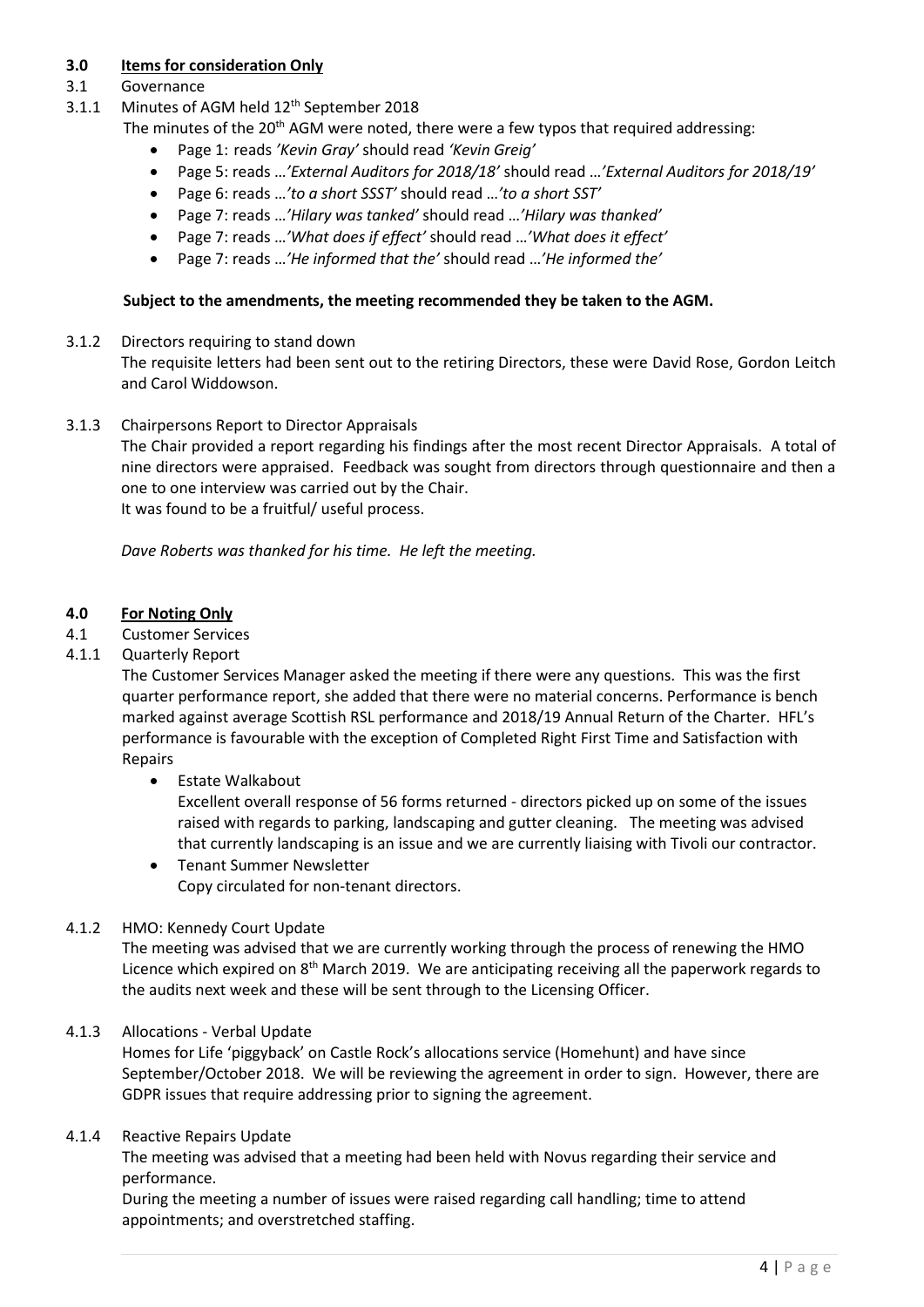During discussions Novus had advised that the contract was not in fact working for them as they attend so few reactive repairs over a large geographical distance which meant that they lose money. They added that they may not wish to continue the service.

The Business Manager advised that he'd keep the Board informed on the situation.

## 4.1.5 Planned Maintenance

The meeting noted the following plans for the remainder of the financial year:

- Kitchen & Bathrooms: 2 developments in North Berwick
- $\bullet$  Electrical Checks to be carried out in the 3 $^{rd}$  quarter by Quigley Electrical
- Painter work still in negotiations with Presdec and Novus to make the works achievable.

The Business Manager added the he will keep the Board updated on progress.

*Customer Services Manager left the meeting.*

#### 4.2 Health & Safety Update

- Auditor ACS deferred site visits to  $2^{nd}$  September The audits were deferred by ACS. The audit reports will be presented to the next H&S Committee prior to the end October Board.
- Director Vehicle Insurance Update The Corporate Services Officer had liaised with EVH regarding this issue - the results of which will be forwarded to all directors for information and action as necessary.
- Asbestos Prestonkirk House

The Business Manager advised the meeting, he is currently liaising with the ELC Asbestos Manager regards results of the Asbestos Management Surveys carried out at Prestonkirk House and Smiddy Wynd - the original refurbishment contract between 1999 - 2002 was badly managed.

He added that there are currently no tenants at risk however, all have been advised that attic areas are out of bounds. It is important now that we manage what is found.

*Action: AG to forward insurance information to all Directors* 

#### 4.3 Governance

4.3.1 Internal Audit - Audit Plan

The meeting was advised that on page 2 of the Summary of Internal Audit Input another day was added for Staff Succession Planning for the year 2020/21.

- 4.3.2 Regulation
	- i. SHR Verification queries on FYFP answered
		- No further queries raised.
	- ii. Assurance Statement

Copies of the Statutory Guidance and the SHN Governance Self-Assessment tool was circulated prior to the meeting.

The Business Manager advised that this statement is to be submitted annually,

providing assurance that HFL complies with the relevant requirements. If a landlord does not fully comply then it should set out in the Statement how and when it will make the necessary improvements to ensure compliance.

The meeting agreed that a further meeting be arranged in order to review the statement.

The Business Manager advised that we had no feedback from the Regulator regards our Engagement Plan.

**Due to time constraints** t**he meeting noted and agreed that items 4.3.3 – 4.3.7 will be deferred to the next meeting.**